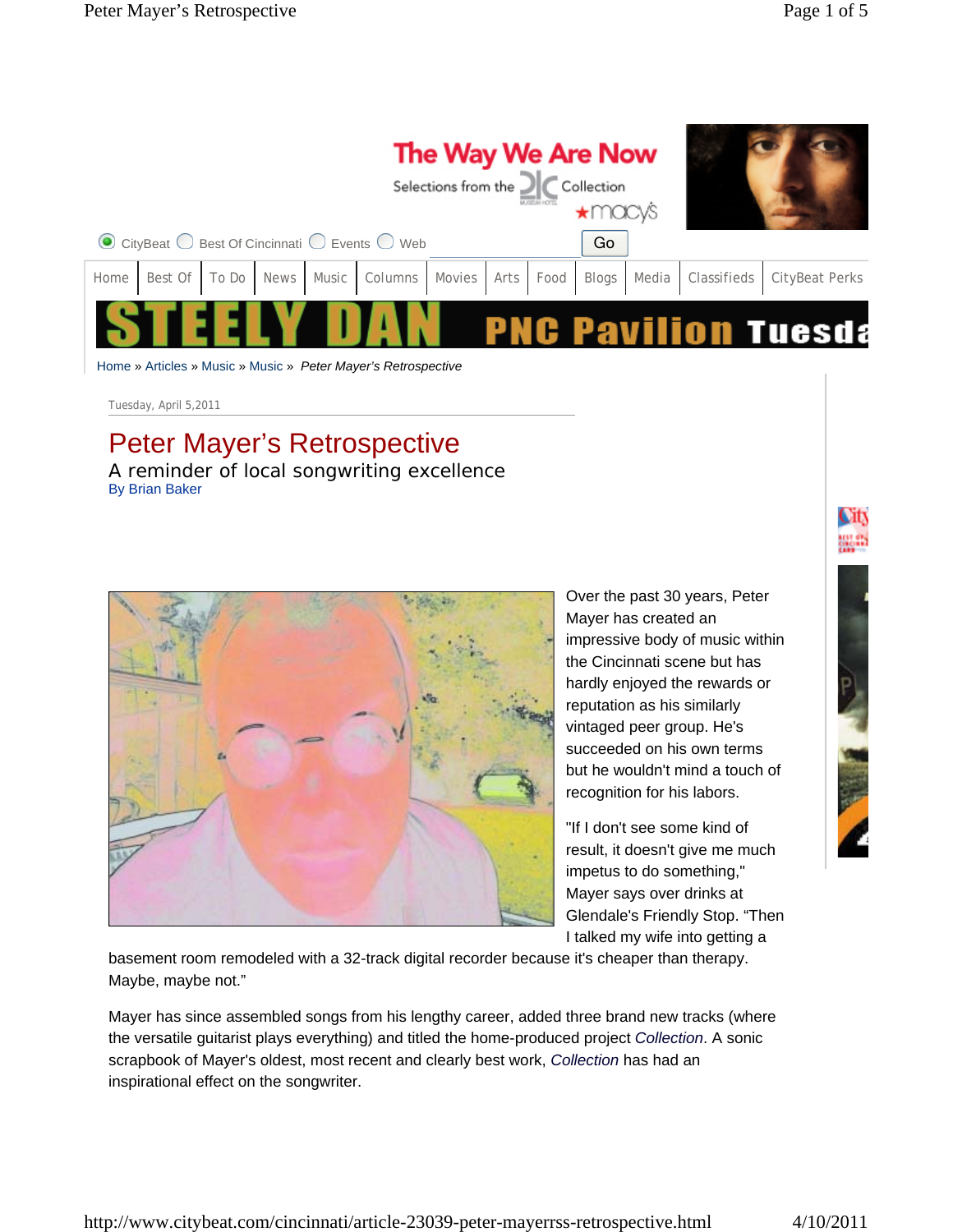$\mathbf o$ 

"If anybody's interested, give me a call, I'll play," Mayer says. "Getting a band together is a lot of work, but if there's any kind of groundswell … we'll see."

Mayer's first generation German family relocated from suburban Detroit to Finneytown when he was 12. He learned guitar on his own as a teenager, attended UC and investigated the local music scene.

"I started writing in 1980, sort of by accident," Mayer says. "Friends were recording at Group Effort and I thought, 'That would be cool … I could do something.' The main hook of 'Made in America,' from *Album Project 6* (part of Rock radio juggernaut WEBN's old local music compilation series) was going through my head so I wrote it on a napkin. I worked it out and said, 'Wow, maybe I could do this.' I'd never been in a recording studio before but right away I felt at home."

Mayer wrote songs and assembled bands for two Album Projects; 1982's "Risque Rene" received plenty of airplay (the original version closes out *Collection*). In '83, Mayer formed The Shadows, an energetic Pop band, followed in '85 by the visceral New Wave outfit that should have punched some tickets, the exquisitely talented Drumbones.

"This guy Alan Siegel had a book, *How to Make It in the Music Business* — obviously I didn't read it too well — so we sent him a tape as a lark," Mayer recalls. "I get this call … 'This is Alan Siegel. We want to meet you guys.' We formed the band in Brooklyn. We were up all night, punching each other … 'We're gonna kick everybody's ass, we're gonna be so great.' We didn't even have a practice space."

Drumbones released an excellent five-song cassette and was tagged as a potential next big thing, but with drummer Bob Blackwood's departure, the band lost momentum and dissolved a year later. Mayer rebooted with Big Pictures, which morphed into Hoi Polloi in 1990. Mayer also became an assistant engineer at Real Pro Workshops, which allowed him to record his own stuff, inspiring a fertile writing period.

Mayer revived Big Pictures with Greg Renzenbrink, released a CD in 1993 (a second, semi-official CD, *The Downwinders*, came later) and they began playing out again, opening for The Tubes, Brian Setzer and Spirit, among others. A second-shift position with WXIX monkey-wrenched Mayer's schedule but he persevered.

By the new millennium, Mayer had entered four 97Xposure competitions at WOXY, with Drumbones and Big Pictures. His last entry, "It's Just the Energy," won in 2001; by then, he was playing and recording everything himself.

"I recorded 'It's Just the Energy' and 'Suspicious' in the early 2000s, and that was the last recording until the past year, when I did 'Long, Long Way to Go,' 'Where My House Used to Stand' and 'Song for Ry,' " Mayer says. "I'd kept writing and recording mini-cassettes. Last December, I put in the digital studio and figured, 'What the hell, everybody else is putting out a CD.' I had taken graphics (classes) at Cincinnati State in the early 2000s, and that's what I do as a side business, so I designed it, printed it, duped it and put it out."

*Collection* could spark Mayer's resurgence. Available at Shake It, Everybody's, CD Baby and iTunes and getting regular airplay on Class X Radio's *Kindred Sanction* show, *Collection* is a fascinating compendium of Mayer's best-recorded work, while the new songs are ringing updates of the bittersweet Beat Pop that Mayer has always championed. He's never really stopped performing, sitting in on drums for friends and playing in a sporadic acoustic duo with